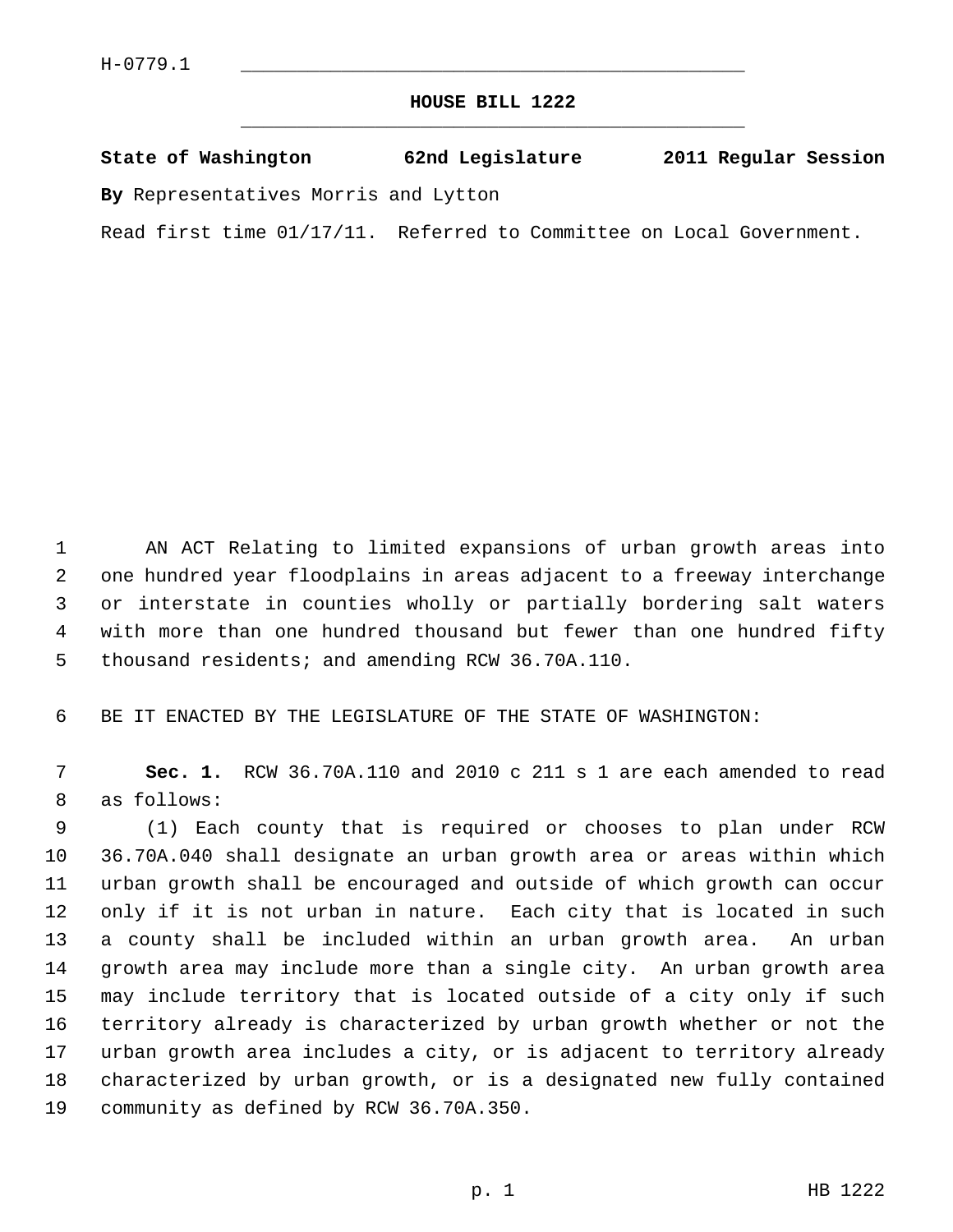1 (2) Based upon the growth management population projection made for 2 the county by the office of financial management, the county and each 3 city within the county shall include areas and densities sufficient to 4 permit the urban growth that is projected to occur in the county or 5 city for the succeeding twenty-year period, except for those urban 6 growth areas contained totally within a national historical reserve. 7 As part of this planning process, each city within the county must 8 include areas sufficient to accommodate the broad range of needs and 9 uses that will accompany the projected urban growth including, as 10 appropriate, medical, governmental, institutional, commercial, service, 11 retail, and other nonresidential uses.

12 Each urban growth area shall permit urban densities and shall 13 include greenbelt and open space areas. In the case of urban growth 14 areas contained totally within a national historical reserve, the city 15 may restrict densities, intensities, and forms of urban growth as 16 determined to be necessary and appropriate to protect the physical, 17 cultural, or historic integrity of the reserve. An urban growth area 18 determination may include a reasonable land market supply factor and 19 shall permit a range of urban densities and uses. In determining this 20 market factor, cities and counties may consider local circumstances. 21 Cities and counties have discretion in their comprehensive plans to 22 make many choices about accommodating growth.

23 Within one year of July 1, 1990, each county that as of June 1, 24 1991, was required or chose to plan under RCW 36.70A.040, shall begin 25 consulting with each city located within its boundaries and each city 26 shall propose the location of an urban growth area. Within sixty days 27 of the date the county legislative authority of a county adopts its 28 resolution of intention or of certification by the office of financial 29 management, all other counties that are required or choose to plan 30 under RCW 36.70A.040 shall begin this consultation with each city 31 located within its boundaries. The county shall attempt to reach 32 agreement with each city on the location of an urban growth area within 33 which the city is located. If such an agreement is not reached with 34 each city located within the urban growth area, the county shall 35 justify in writing why it so designated the area an urban growth area. 36 A city may object formally with the department over the designation of 37 the urban growth area within which it is located. Where appropriate,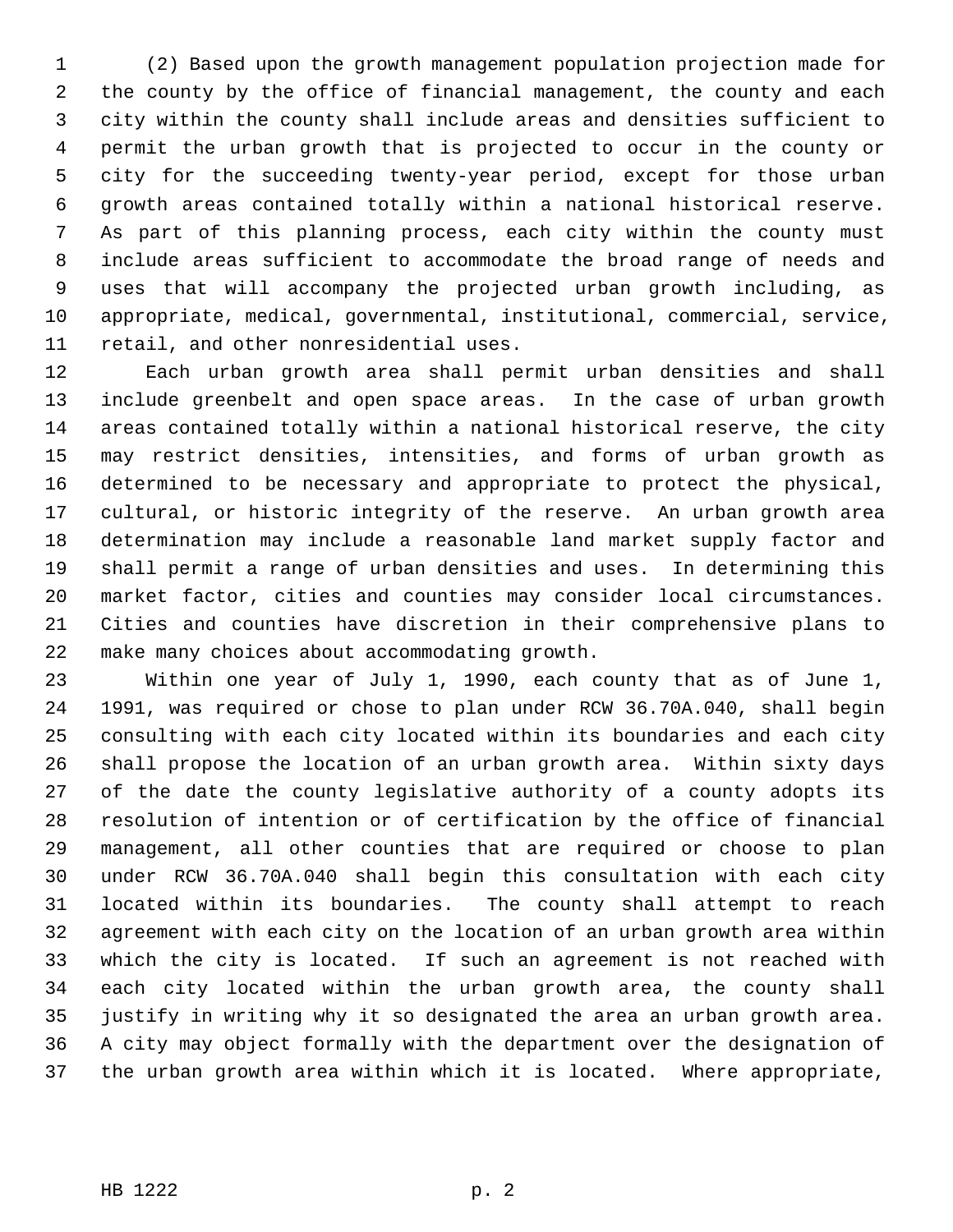1 the department shall attempt to resolve the conflicts, including the 2 use of mediation services.

 3 (3) Urban growth should be located first in areas already 4 characterized by urban growth that have adequate existing public 5 facility and service capacities to serve such development, second in 6 areas already characterized by urban growth that will be served 7 adequately by a combination of both existing public facilities and 8 services and any additional needed public facilities and services that 9 are provided by either public or private sources, and third in the 10 remaining portions of the urban growth areas. Urban growth may also be 11 located in designated new fully contained communities as defined by RCW 12 36.70A.350.

13 (4) In general, cities are the units of local government most 14 appropriate to provide urban governmental services. In general, it is 15 not appropriate that urban governmental services be extended to or 16 expanded in rural areas except in those limited circumstances shown to 17 be necessary to protect basic public health and safety and the 18 environment and when such services are financially supportable at rural 19 densities and do not permit urban development.

20 (5) On or before October 1, 1993, each county that was initially 21 required to plan under RCW 36.70A.040(1) shall adopt development 22 regulations designating interim urban growth areas under this chapter. 23 Within three years and three months of the date the county legislative 24 authority of a county adopts its resolution of intention or of 25 certification by the office of financial management, all other counties 26 that are required or choose to plan under RCW 36.70A.040 shall adopt 27 development regulations designating interim urban growth areas under 28 this chapter. Adoption of the interim urban growth areas may only 29 occur after public notice; public hearing; and compliance with the 30 state environmental policy act, chapter 43.21C RCW, and under this 31 section. Such action may be appealed to the growth management hearings 32 board under RCW 36.70A.280. Final urban growth areas shall be adopted 33 at the time of comprehensive plan adoption under this chapter.

34 (6) Each county shall include designations of urban growth areas in 35 its comprehensive plan.

36 (7) An urban growth area designated in accordance with this section 37 may include within its boundaries urban service areas or potential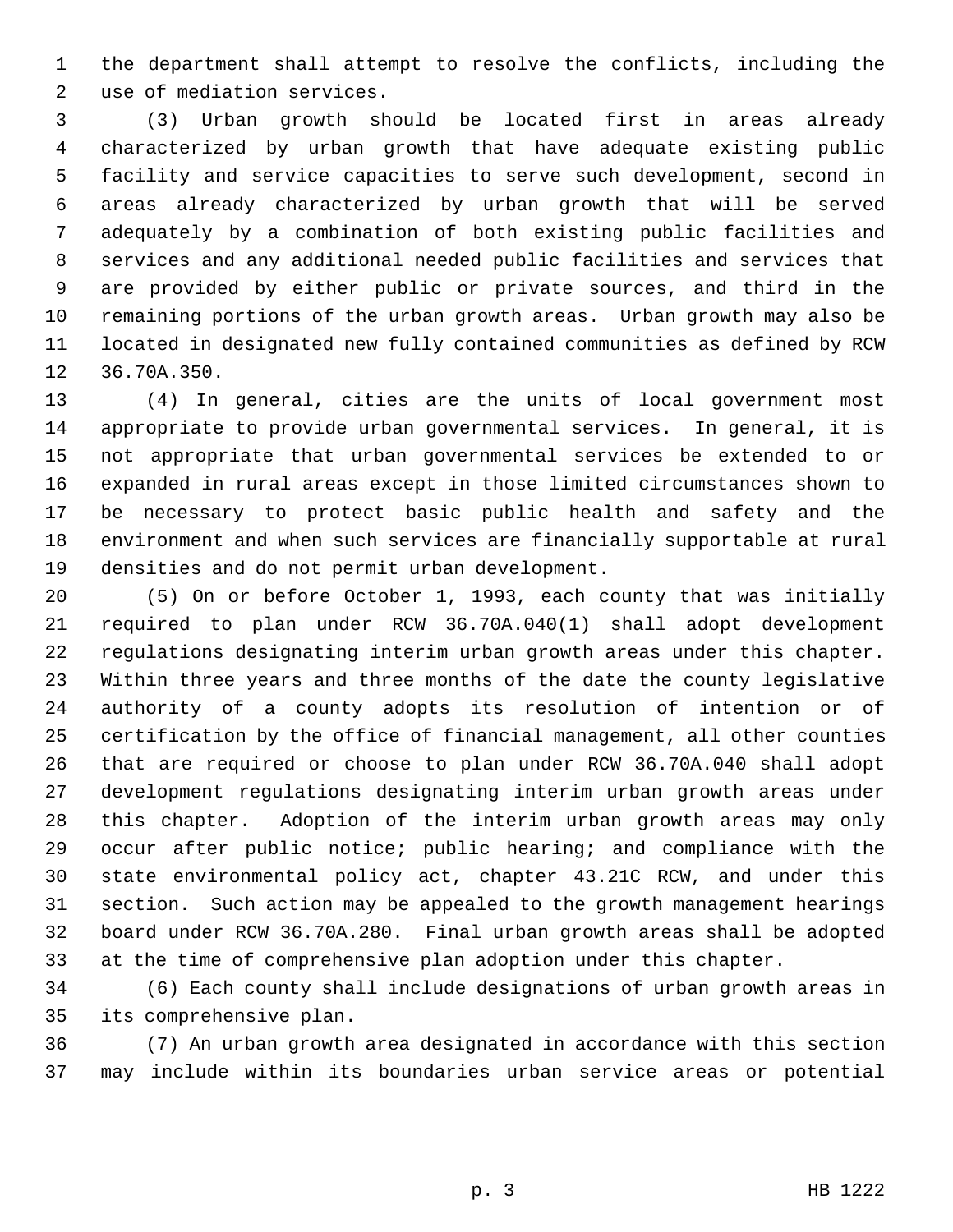1 annexation areas designated for specific cities or towns within the 2 county.

 3 (8)(a) Except as provided in (b) of this subsection, the expansion 4 of an urban growth area is prohibited into the one hundred year 5 floodplain of any river or river segment that: (i) Is located west of 6 the crest of the Cascade mountains; and (ii) has a mean annual flow of 7 one thousand or more cubic feet per second as determined by the 8 department of ecology.

9 (b) Subsection (8)(a) of this section does not apply to:

10 (i) Urban growth areas that are fully contained within a floodplain 11 and lack adjacent buildable areas outside the floodplain;

12 (ii) Urban growth areas where expansions are precluded outside 13 floodplains because:  $((+A))$  Urban governmental services cannot be 14 physically provided to serve areas outside the floodplain; or  $((+B)$ 15 Expansions outside the floodplain)) accessing the expansion would 16 require a river or estuary crossing ((to access the expansion)); or

17 (iii) Urban growth area expansions where:

18 (A) Public facilities already exist within the floodplain and the 19 expansion of an existing public facility is only possible on the land 20 to be included in the urban growth area and located within the 21 floodplain;  $((\theta \cdot \hat{r}))$ 

22 (B) Urban development already exists within a floodplain as of July 23 26, 2009, and is adjacent to, but outside of, the urban growth area, 24 and the expansion of the urban growth area is necessary to include such 25 urban development within the urban growth area;  $((\theta \cdot \hat{r}))$ 

26 (C) The expansion is authorized by a county that is wholly or partially bordered by salt waters and has more than one hundred 28 thousand but fewer than one hundred fifty thousand residents. Urban growth area expansions authorized in accordance with this subsection (8)(b)(iii)(C) must be a single parcel or contiguous parcels, may not exceed seven acres, and must be limited to areas that are adjacent to an urban growth area and entirely surrounded by a freeway interchange right-of-way; or

34 (D) The land is owned by a jurisdiction planning under this chapter 35 or the rights to the development of the land have been permanently 36 extinguished, and the following criteria are met:

37 (I) The permissible use of the land is limited to one of the 38 following: Outdoor recreation; environmentally beneficial projects,